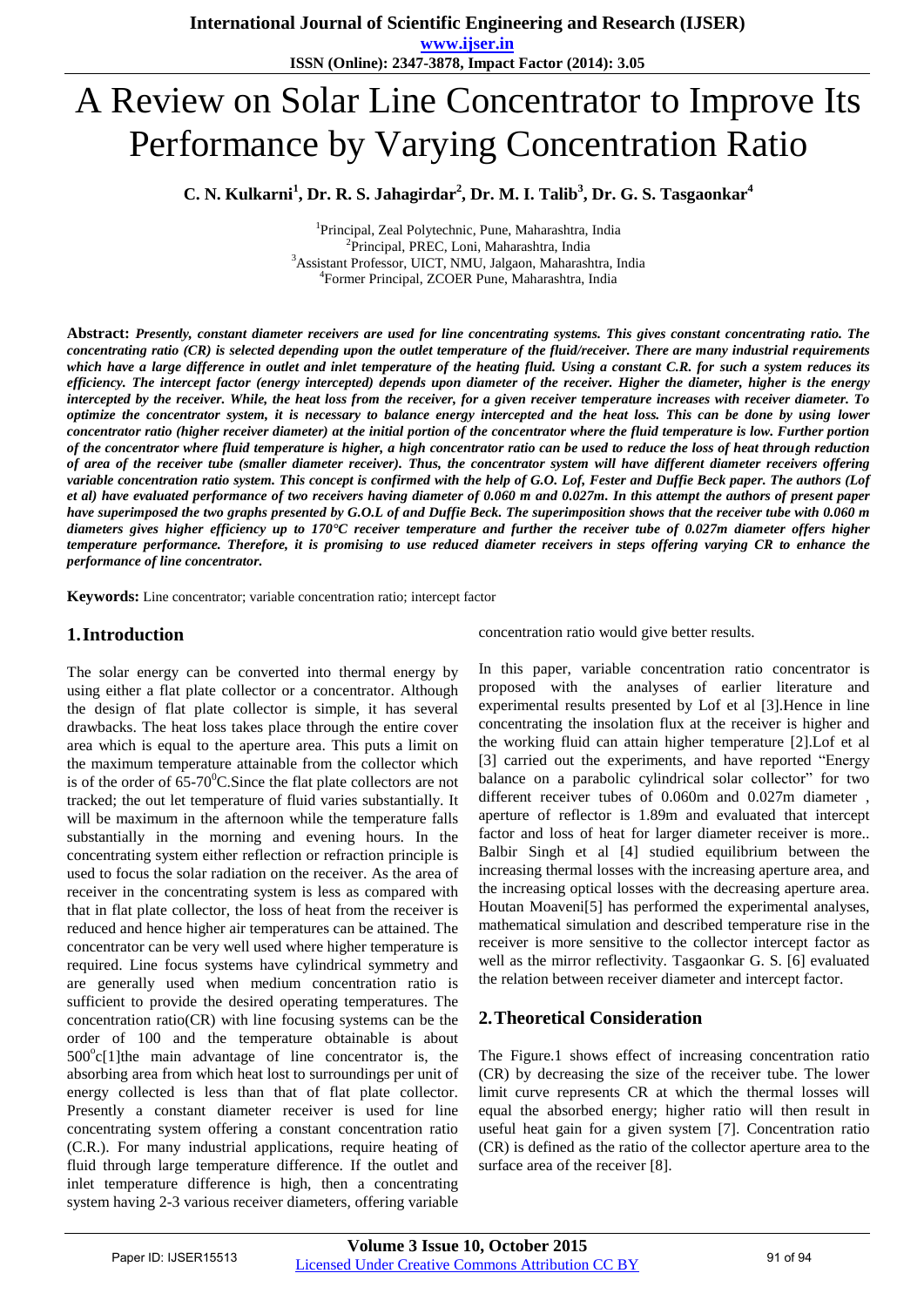

**Figure 1:** Relation between concentration ratio and temperature of receiver [7]

Lof et al [3] have evaluated the intercept factor and its dependence on receiver diameter. This graph is represented in Figure 2 shows that 0.027 m receiver intercepts 58% of the specularly reflected radiation. The interception would have been 70% if the focal pattern had been symmetrical normal distribution and 57 % if the shifted normal distribution had applied. Corresponding values for a 0.060m receiver are 89, 95, and 90%, respectively. Thus an assumption of symmetrical normal distribution may lead to considerable error in predicting collector performance if the actual distribution is shifted from the theoretical focus, particularly for small receivers. A very close approximation of actual intercept factor is obtained with the shifted normal distribution for the system studied in these experiments. Hence for the system in reference, larger diameter receiver intercepts more amounts of solar reflected rays as compared to smaller receiver diameter. However the losses from larger receiver diameter are predominant.

Figs. 3 and 4 show the distribution of incident energy for the full sized reflector with large and small receivers as a function of receiver surface temperature at comparable conditions of incident solar radiation, wind velocity, and ambient air temperature. The distribution of losses is evident from these illustrations, and the logical directions to proceed for improving performance are indicated. Optical losses predominate in the case of the small tube, while optical and thermal losses are of comparable importance with the larger tube at higher temperatures. The use of a transparent envelope would result in reduced convection and radiation loss but increased optical loss. Thermal loss could be reduced by use of selective coatings on the receiver; however, some additional "imperfect absorption loss" would be incurred if absorptivity of receiver for solar radiation were below 0.95.



Receiver Diameter (m) **Figure 2:** Relation between Intercept factor and receiver diameter [3]



**Figure 3:** Distribution of incident energy for 1.89 m aperture reflector, 0.060 m receiver diameter [3]



**Figure 4:** Distribution of incident energy for 1.89 m aperture reflector, 0.027 m receiver diameter [3]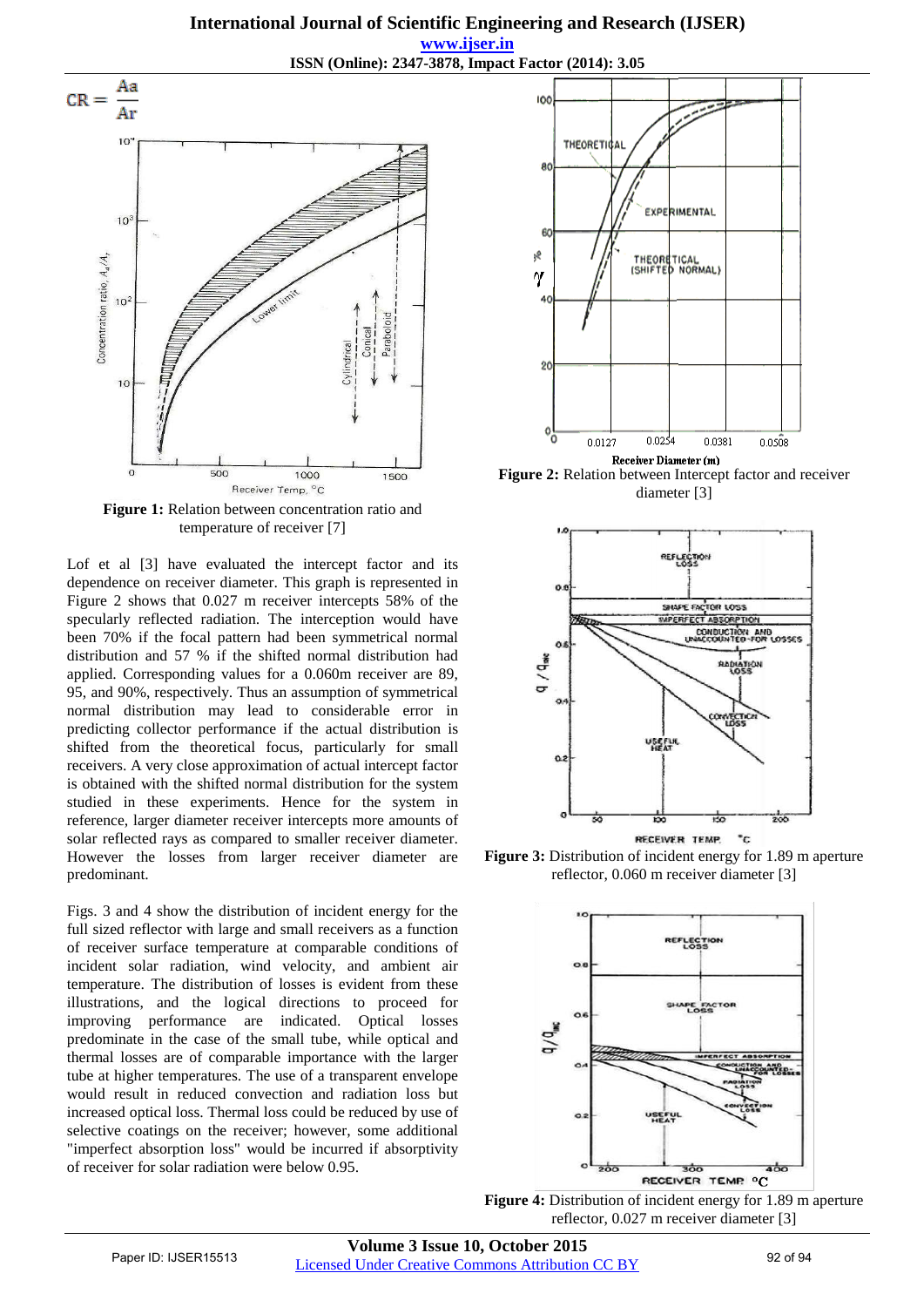## **International Journal of Scientific Engineering and Research (IJSER) www.ijser.in ISSN (Online): 2347-3878, Impact Factor (2014): 3.05**

Above literature describes that with use of uniform tube receiver, total heat loss from the receiver due to convection and radiation obtained is more and efficiency obtained by uniform receiver tube is less. Figure 3 and 4 presented by Lof et al [3] show the distribution of incident beam solar energy into useful heat gain and various losses for two receiver tube sizes, the first for 0.060m diameter receiver tube and the second for 0.027m diameter receiver tube. The relative magnitudes of the losses are evident. The graphical results show the efficiency of the collector is affected by variations in receiver size.

The intercept factor is a function of receiver size, which leads to increase of energy intercepted by the receiver. However, heat loosing area depends on the receiver diameter. The effect of large receiver diameter is predominant on the thermal performance for low temperature. However, for higher temperature as the heat loss is more, the efficiency decreases. On the other hand, for small receiver diameter (higher CR) although the energy intercepted is less, the loss of heat at higher temperature is comparatively low because of less surface area of the receiver. Hence it is necessary to optimize the CR for varying fluid temperature and receiver temperature to obtain better performance.

While evaluating performance of PTC all the references are available for temperature of receiver. However receiver temperature (Tr) and water temperature (Tw) they go hand in hand. This relation is proved and evident from graph (Figure 5). Authors have a set up of a line concentrator system, it consists of reflector aperture 0.6 m, length 6 m, having different diameter (without transparent cover) bare receiver tubes of black coating. Figure 5 shows experimental performance of this set up using 0.029m receiver. The difference in receiver temperature (Tr) and water temperature (Tw) is evident for given length. Initially temperature difference is less and goes on increasing with the length of receiver. Maximum temperature difference (Tr- Tw) at the end was 140C.



**Figure 5:** Difference in receiver temperature and water temperature

# **3.Comparison of Graphs (Figure 3 and 4)**

Figure 6 shows superimposed resultant drawn by referring experimental observation values from (Figure 3 and 4) presented L of et al [3], this shows lower performance by using 0.060 receiver, up to temperature  $170^{\circ}$ C, further higher temperature by using receiver of diameter 0.027m.Authors used this superimposed graph (Fig.6) to develop a new concept of variable concentration ratio concentrator system for improving performance of concentrator system. Presently constant concentration ratio (CR) systems are used which are having less performance. However, this work proves that whenever substantial outlet and inlet temperature differences in fluid are expected, a variable concentration ratio system as discussed in this paper may offer higher performance of concentrator system



**Figure 6:** Superimposed graph form figure 3 and 4. [3]



**Figure 7:** Proposed stepped tube receiver for obtaining variable C.R.

# **4.Conclusion**

The resultant Figure 6 shows, the efficiency of these two receivers of diameter 0.06 m and 0.027 m intersect point at "A". This proves that higher the diameter, higher is the energy intercepted by the receiver. While, the heat loss from the receiver, for a given receiver temperature increases with receiver diameter. Hence to enhance the performance optimization of the concentrator system is necessary by balancing energy intercepted and the heat loss. This can be done using lower concentrator ratio higher receiver diameter at the initial portion of the concentrator where the fluid temperature is low. Further portion of the concentrator where fluid temperature is higher, a high concentrator ratio can be used to reduce the loss of heat through reduction of area of the receiver tube (shown in Figure 7). Thus, the concentrator system will have different diameter receivers offering variable concentration ratio receiver is useful for enhancing performance of solar line concentrator The efficiency of 0.06